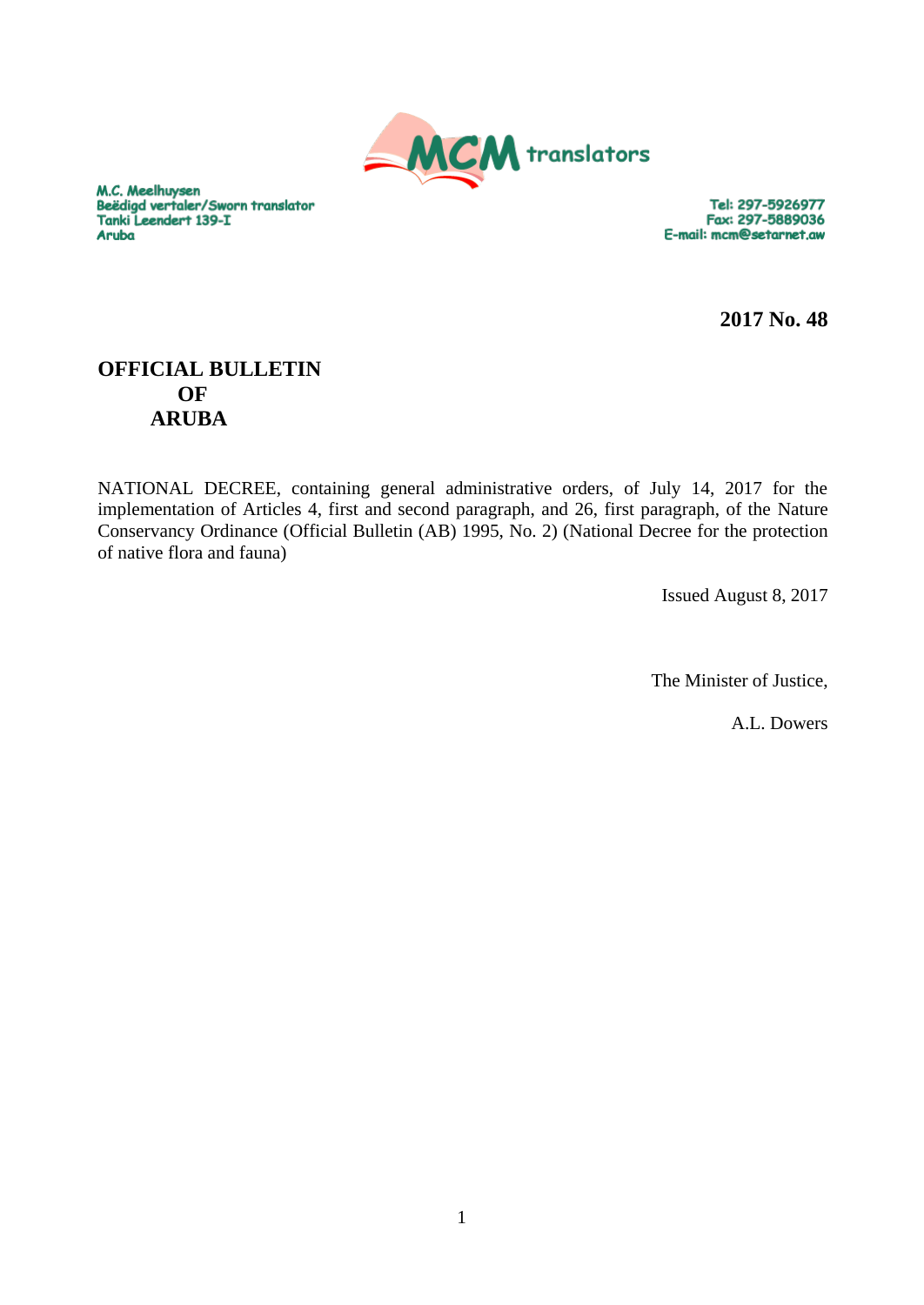### IN THE NAME OF THE KING!

#### THE GOVERNOR of Aruba,

Having taken into consideration:

- that it is required to protect the native plant and animal species the existence of which is endangered in Aruba or the permanent presence of which is deemed desirable;
- that the above also leads to repeal of the Marine Environment Ordinance;

Having regard to:

Articles 4, first and second paragraph, and 26, first paragraph, of the Nature Conservancy Ordinance (AB 1995, No. 2);

Having heard the Advisory Council, has decreed:

Article 1

Pursuant to Article 4, first paragraph, of the Nature Conservancy Ordinance (AB 1995 no. 2) the following will be designated:

- a. of the flora:
	- - 1. Family: Corallinaceae
		- 2. Species: *Agave arubensis* Cuco di Indjan
		- 3. Species: *Agave rutenniae/rutteniae*
		- 4. Species: *Brassavola nodosa* Orkidia di mondi
		- 5. Species: *Bromelia humilis* Teco
		- 6. Species: *Bursera simaruba* Palisia Cora
		- *7.* Species: *Cakile lanceolata*
		- 8. Species: *Capparis flexueosa* Stoki / Mosterd
		- 9. Species: *Capparis indica / quadrella indica* Huliba macho
		- 10. Species: *Castela erecta*
		- 11. Species: *Celtis iguanaea* Beishi di Yuana
		- 12. Species: *Ceratosanthes palmata* Batata di zumbi
		- 13. Species: *Cissampelos pareira* Rais of Yerba di Pataka
		- 14. Species: *Clusia rosea*
		- 15. Species: *Condalia henriquezii*
		- 16. Species: *Convulvus nodiflorus / jacquemontia nodiflorus*
		- 17. Species: *Crataeva tapia* Giron
		- 18. Species: *Cynanchum boldinghii* Mari di Palu
		- 19. Species: *Datura stramonium*  Yerba Stinki
		- 20. Species: *Erythrina velutina*
		- 21. Species: *Ficus brittonii* Mahawa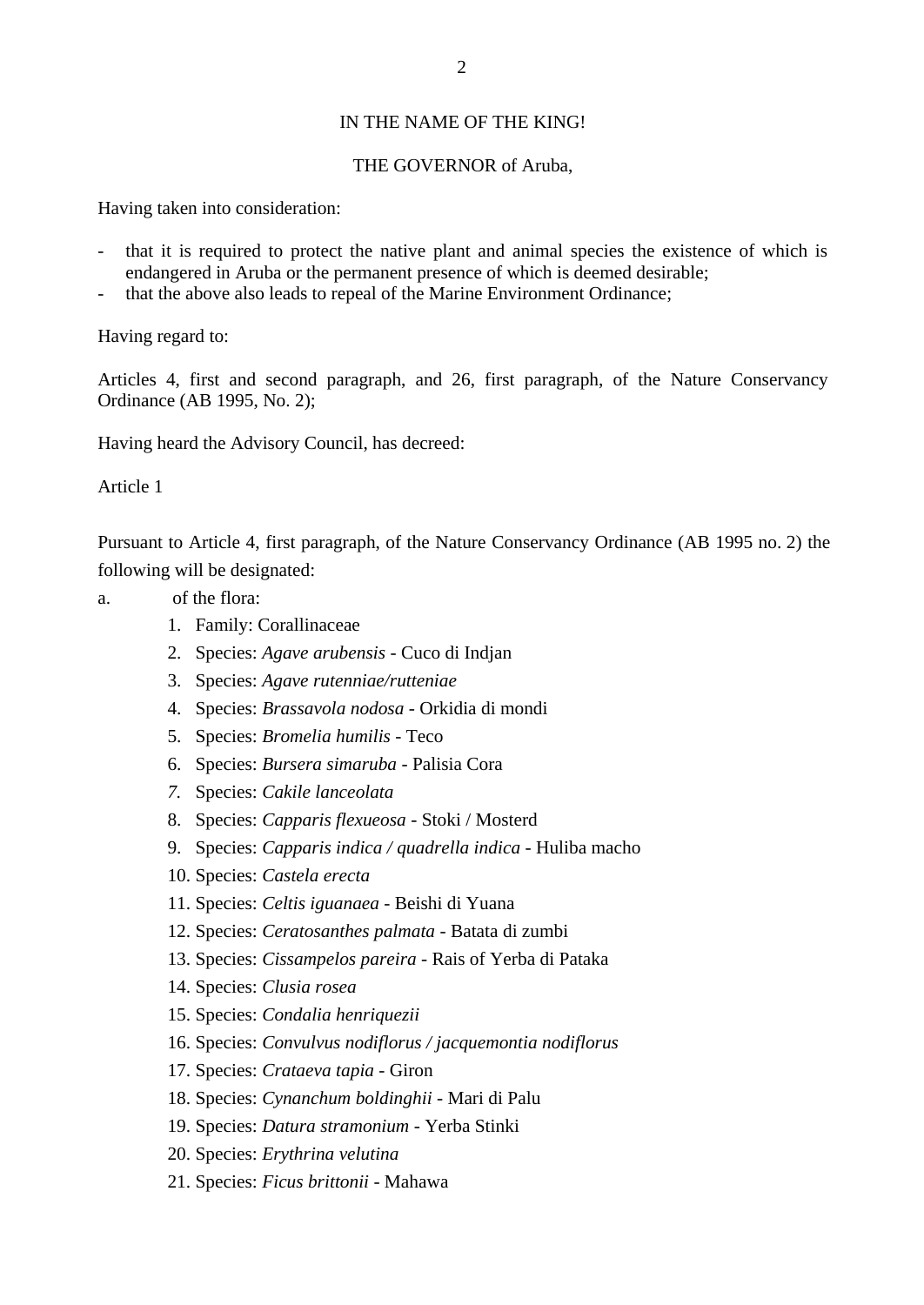3

- 22. Species: *Geoffroea spinosa* Taki
- 23. Species: *Guaiacum sanctum*
- 24. Species: *Guapira fragrans*
- 25. Species: *Halodule wrightii*
- 26. Species: *Halophila baillonis*
- 27. Species: *Halophila decipiens*
- *28.* Species: *Halophila engelmannii*
- *29.* Species: *Ipomea incarnata*
- 30. Species: *Krugiodendron ferreum* Wayakito
- 31. Species: *Manihot carthaginensis*
- 32. Species: *Maytenus sieberiana* Palo di Colebra
- 33. Species: *Maytenus tetragona*
- 34. Species: *Metopium brownei* Manzalinja macho / Mansaniya bobo
- 35. Species: *Morisonia americana* Bushicuri
- 36. Species: *Myrmecophila humboldtii / Schomburgkia humboldtii* Banana shimaron
- 37. Species: *Paspalum curassavicum*
- 38. Species: *Pereskia guamacho* Azufro
- 39. Species: *Pithecellobium platylobum*
- 40. Species: *Pluchea carolinensis*
- 41. Species: *Ruppia maritima*
- 42. Species: *Salicornia perennis* Zeekraal
- 43. Species: *Schoepfia schreberi* Mata Combles
- 44. Species: *Serjania curassavica* Behuco
- *45.* Species: *Spondias mombin*
- 46. Species: *Syringodium filiforme*
- 47. Species: *Tournefortia volubilis*
- 48. Species: *Trixis inula*

## b. of the fauna:

- 1. Class: Anthozoa
- 2. Class: Hydrocorallina
- 3. Order: Cetacea Dolphins and Whales
- 4. Species: *Amazona barbadensis* Lora / Yellow-shouldered amazon
- 5. Species: *Anolis lineatus* Toteki
- 6. Species: *Aratinga pertinax arubensis* Prikichi
- 7. Species: *Athene cunicularia arubensis* Shoco
- 8. Species: *Buteo albicaudatus* Falc / Falki / witstaartbuizerd
- 9. Species: *Caretta caretta* Cawama / Loggerhead turtle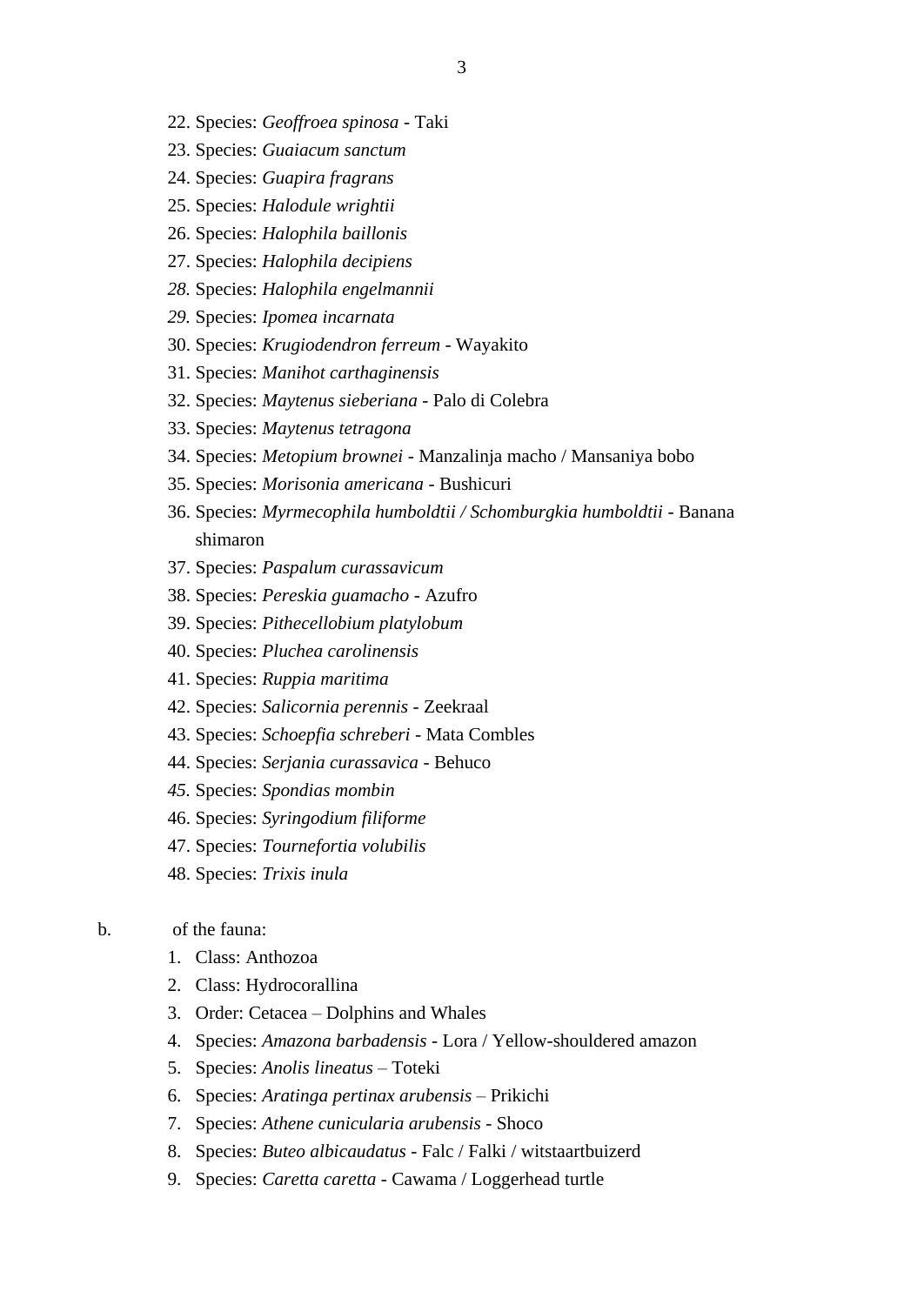- 10. Species: *Chelonia mydas* Tortuga Blanco / Green turtle
- 11. Species: *Colinus cristatus* Patrishi
- 12. Species: *Columba squamosa* Blauduif / Paloma di baranca
- 13. Species: *Conus curassaviensis*
- 14. Species: *Conus hieroglyphus*
- 15. Species: *Conus wendrosi*
- 16. Species: *Crotalus durissus unicolor* Cascabel
- 17. Species: *Dermochelys coriacea* Drikil / Leatherback turtle
- 18. Species: *Epinephelus itajara* Djukfes / jewfish / Goliath grouper
- 19. Species: *Epinephelus striatus* Jakupepu / Jacupeper / Nassau grouper
- 20. Species: *Eretmochelys imbricata* Caret / Hawksbill turtle
- 21. Species: *Falco peregrinus* Falki peregrino / Slechtvalk / Peregrine falcon
- 22. Species: *Iguana iguana* Yuana
- 23. Species: *Lepidochelys kempii* Kemp's Ridley turtle
- 24. Species: *Lepidochelys olivacea* Olive Ridley turtle
- 25. Species: *Leptodira bakeri* Santanero / Cat-eyed snake
- 26. Species: *Manta birostris* Manta / Manta ray
- 27. Species: *Melongena melongena* Caribbean Crown conch
- 28. Species: *Oreaster reticulatus* Strea di lama / Red cushion sea star / the West Indian sea star
- 29. Species: *Panulirus argus* Kreft / Caribbean Spiny Lobster
- 30. Species: *Pelecanus occidentalis* Rogans
- 31. Species: *Phoenicopterus ruber* Flamingo
- 32. Species: *Pleurodema brachyops* Dori
- 33. Species: *Poecilia vandepolli* Molly / Machuri
- 34. Species: *Polyborus plancus / Caracara plancus* Warawara
- 35. Species: *Pristis pectinata* Zaagvis / Sawfish
- 36. Species: *Pterodroma hasitata* Black-capped petrel
- 37. Species: *Pteronotus davyi* Raton di anochi lomba sunu
- 38. Species: *Sphyrna lewini* Tribon Martieu / Scalloped Hammerhead
- 39. Species: *Sphyrna mokarran* Tribon Martieu / Great Hammerhead
- 40. Species: *Sterna antillarum* Sternchi Chikito / Least Tern
- 41. Species: *Sterna dougallii* Sternchi Pecho Roos / Roseate Tern
- 42. Species: *Strombus costatus* Calco / Milk conch
- 43. Species: *Strombus gallus* Calco / Rooster conch / Rooster-tail conch
- 44. Species: *Strombus gigas* Calco / Queen conch
- 45. Species: *Strombus pugilis* Calco / Fighting conch (West Indian)
- 46. Species: *Strombus raninus* Calco / Hawk-wing conch
- 47. Species: *Sylvilagus floridanus nigronuchalis* Conew / Conenchi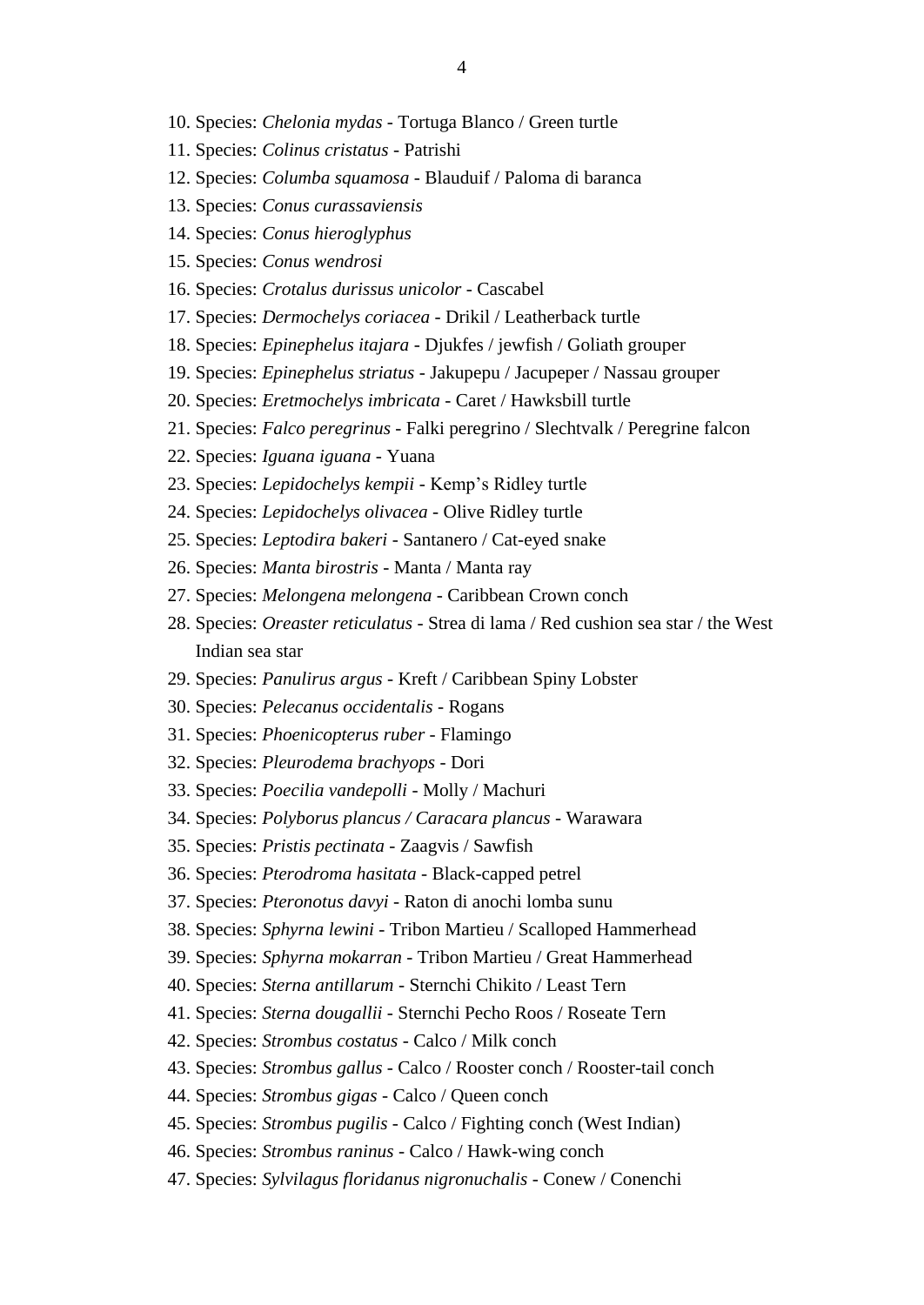48. Species: *Thunnus thynnus* - Buni / Tuna / Atlantic bluefin tuna

Article 2

Pursuant to Article 4, second paragraph, subparagraph a, of the Nature Conservancy Ordinance, the following will be designated:

a. of the flora:

- 1. Species: *Acanthocereus tetragonus* Cushicuri / Cadushi di colebra
- 2. Species: *Avicennia germinans* Mangel Preto / Black Mangrove
- 3. Species: *Bursera karsteniana*
- 4. Species: *Bursera tomentosa*
- 5. Species: *Canavalia rosea* Boonchi di lama
- 6. Species: *Cereus repandus*  Cadushi / Breba
- 7. Species: *Conocarpus erectus* Fofoti
- 8. Species: *Guapira pacurero* Macubari
- 9. Species: *Haematoxylum brasiletto* Mata di Brasil / Brasil / Brasia / Kampeshi
- 10. Species: *Laguncularia racemosa* Mangel Shimaron / Mangel Cora / Mangel Blanco
- 11. Species: *Melocactus macracantus* Bushi
- 12. Species: *Melocactus stramineus* Bushi
- 13. Species: *Melocactus X Bozsingianus* Bushi
- 14. Species: *Opuntia caracassana* Tuna
- 15. Species: *Opuntia curassavica* Sumpina di colebra / Tuna di colebra
- 16. Species: *Pilosocereus lanuginosus / Cephalocereus lanuginosus* Cadushi pushi / Breba di pushi
- 17. Species: *Rhizophora mangle* Mangel Tam / Mangel / Red Mangrove
- 18. Species: *Sesuvium portulacastrum*
- 19. Species: *Stenocereus griseus*
- 20. Species: *Strumpfia maritima*
- 21. Species: *Thalassia testudinum*

b. of the fauna:

- 1. Family: Scaridae Gutu / Papegaaiachtige vissen / Parrotfishes
- 2. Species: *Chlorostilbon mellisugus* Blenchi / Blue-tailes emerald
- 3. Species: *Chrysolampis mosquitus* Blenchi dornasol / Ruby-topaz hummingbird
- 4. Species: *Diadema antillarum* Bushi / Long-spined black sea urchin
- 5. Species: *Glossophaga longirostris* Raton di anochi / Leaf nosed bat
- 6. Species: *Leptonycteris curasoae* Raton di anochi / Curaçaoan Long-nosed